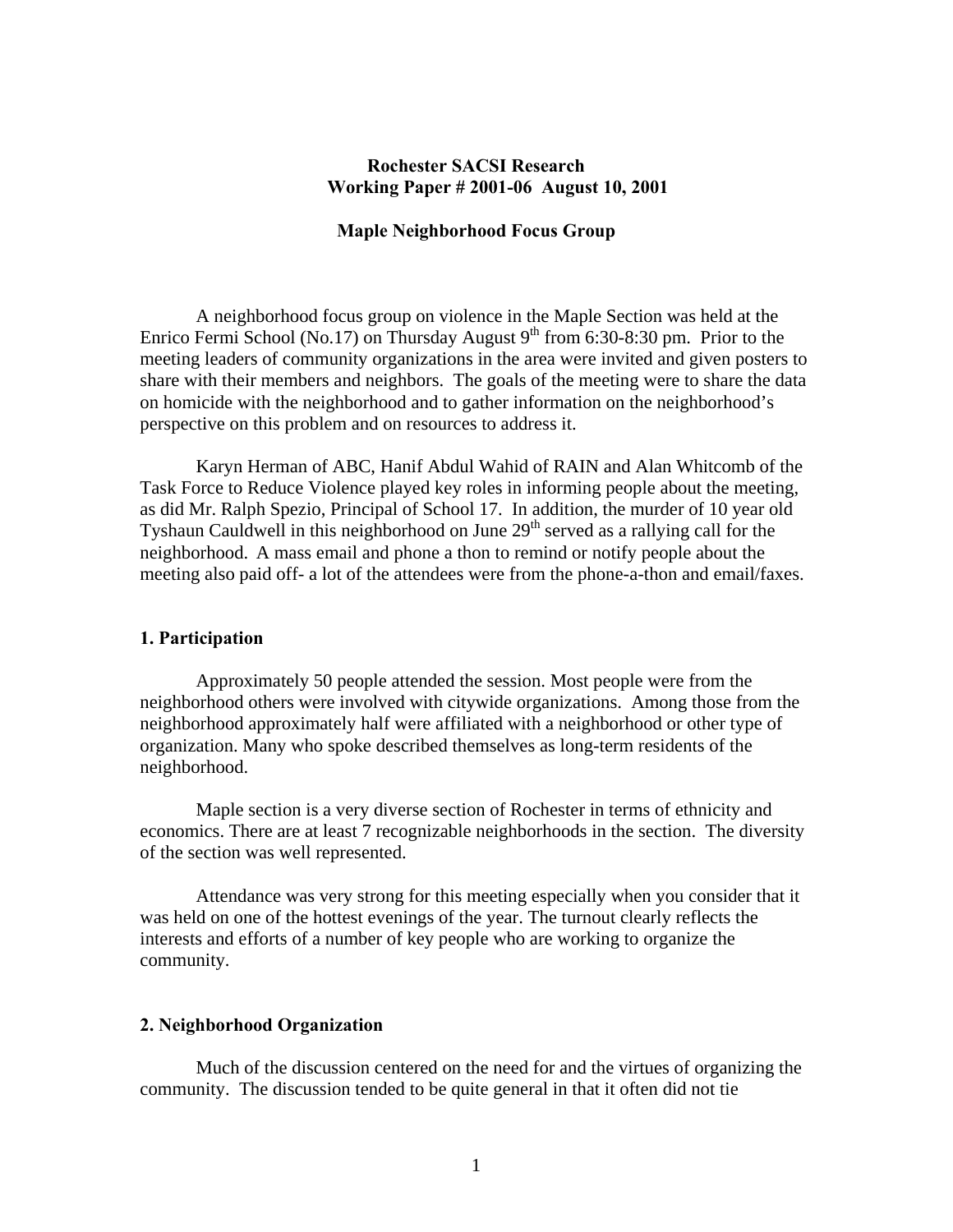organizing to any specific problems and it did not cover how organizing would produce specific solutions. However, three somewhat different but interrelated approaches to organizing seemed to emerge in the discussion. First, there was discussion of organizing for political power. In this approach neighborhood organization was seen as improving the ability of the neighborhood to compete for resources. A second form of organizing appeared to center on organizing for activism. That discussion seemed to center on increasing the capacity of the neighborhood to take collective action. The focus of that action mentioned most often was drug houses. Finally a more subtle form of organizing was discussed. This involved more of an asset building approach in which the neighborhood would be strengthened by increases in familiarity and recognition of shared interests amongst neighbors.

 The discussion of organizing took place against a backdrop of the limited level of organization that currently exists. When compared with Clinton section, Maple section seems to have a smaller number of paid professionals in organizations. The section does, however, appear to have a significant number of voluntary associations and other similar organizations. The discussion indicated that many times these organizations are seen as quite parochial in their interests with each one carving out its own area of attention and with little in the way of coordinated effort. It is also clear that an effort is being mounted through School 17 and its Principal, Ralph Spezio, to address this problem.

 There was little discussion about community organizations and crime or violence. Of the organizational efforts discussed only one appeared to be concentrating directly on these issues. Councilman Robert Stevenson described his efforts with PACTAC (Police and Citizens Together Against Crime). Mr. Stevenson is directly engaged in this effort which does afford opportunities for concrete action and observable results.

#### **3. The Place of Homicide in the Neighborhood Agenda**

Just a few weeks prior to this meeting Tyshaun Cauldwell, a ten year old neighborhood boy, was killed while standing in proximity to a drug house. In the year 2000 this neighborhood had the highest number of drug related rip-off homicides. We began the meeting with a review of those murders.

 Discussion of the homicide problem, however, occupied relatively little of the meeting. Rather than a direct discussion of murder, the main focus was on the problem of drug houses and the quality of life issues that they raise. There was extensive discussion of the drug house problem and recommendations for increasing penalties and changes in laws were made.

 One link between the drug house problem and homicide was suggested. Several participants argued that poverty lay at the root of the neighborhood's problems. Drug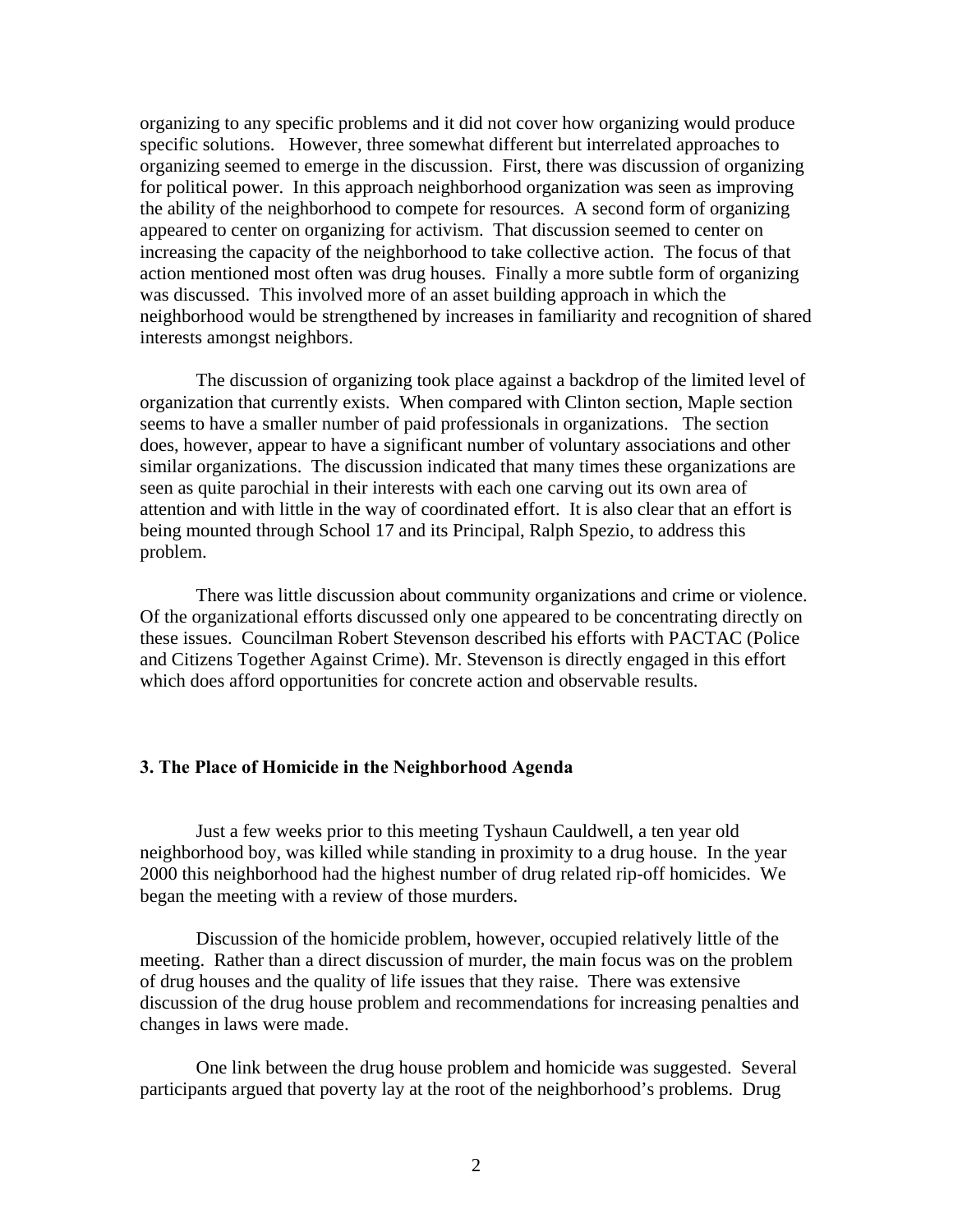selling was seen by some as a response to that poverty, and homicide was seen as a byproduct of the illegal economy

 One interpretation of the limited attention to homicide at the meeting might be that dealing with drug houses, community organizing, and other topics such as home ownership and children's issues all reflect a focus on long term solutions to current problems, including murder. Some people in attendance appeared to reflect that perspective. But perhaps equally apparent was the view that quality of life concerns are widely shared among residents while homicide was mostly seen as a criminal problem most affecting people who were not viewed as legitimate members of the community. With the exception of Tyshaun, homicide victims, and offenders seemed to be regarded as members of a lost generation with whom the neighbors had little interest or concern.

 For the most part the meeting attendees spent little time discussing possible shortterm solutions or even direct interventions to address homicide. There was no separation of the problems of homicide and drug houses or alternately there was little concern with the problem of homicide. Instead, the main interest was in organizing and in long term solutions to neighborhood problems.

## **4. The Drug House Focus**

 The problem of drug houses occupied considerable attention. Drug houses were regarded as the most significant problem faced in the neighborhood. The most common suggestions for dealing with this problem came from a traditional police perspective. The view was prevalent that drug houses could be closed by the police and that citizens should be more active in reporting drug activity. Even after it was mentioned that at least 108 drug houses currently exist in the section there was a call for more police and more arrests. It was also noteworthy, however, that there was no criticism of the police during this meeting.

 For the most part the drug house problem was presented as a traditional criminal justice problem. One participant, however, did remark that drug houses were a misnomer and the issues were people and not houses. Another remarked that the occupants and customers of drug houses were the fathers, brothers and sons of the neighborhood.

 One different and noteworthy view of the problem was presented. Hanif Abdul Wahid of Rochestarians Against Illegal Narcotics (RAIN) noted that drug houses often contained a wide range of problems including unsupervised children or health problems and that perhaps focusing on those problems rather the drugs directly could be more productive.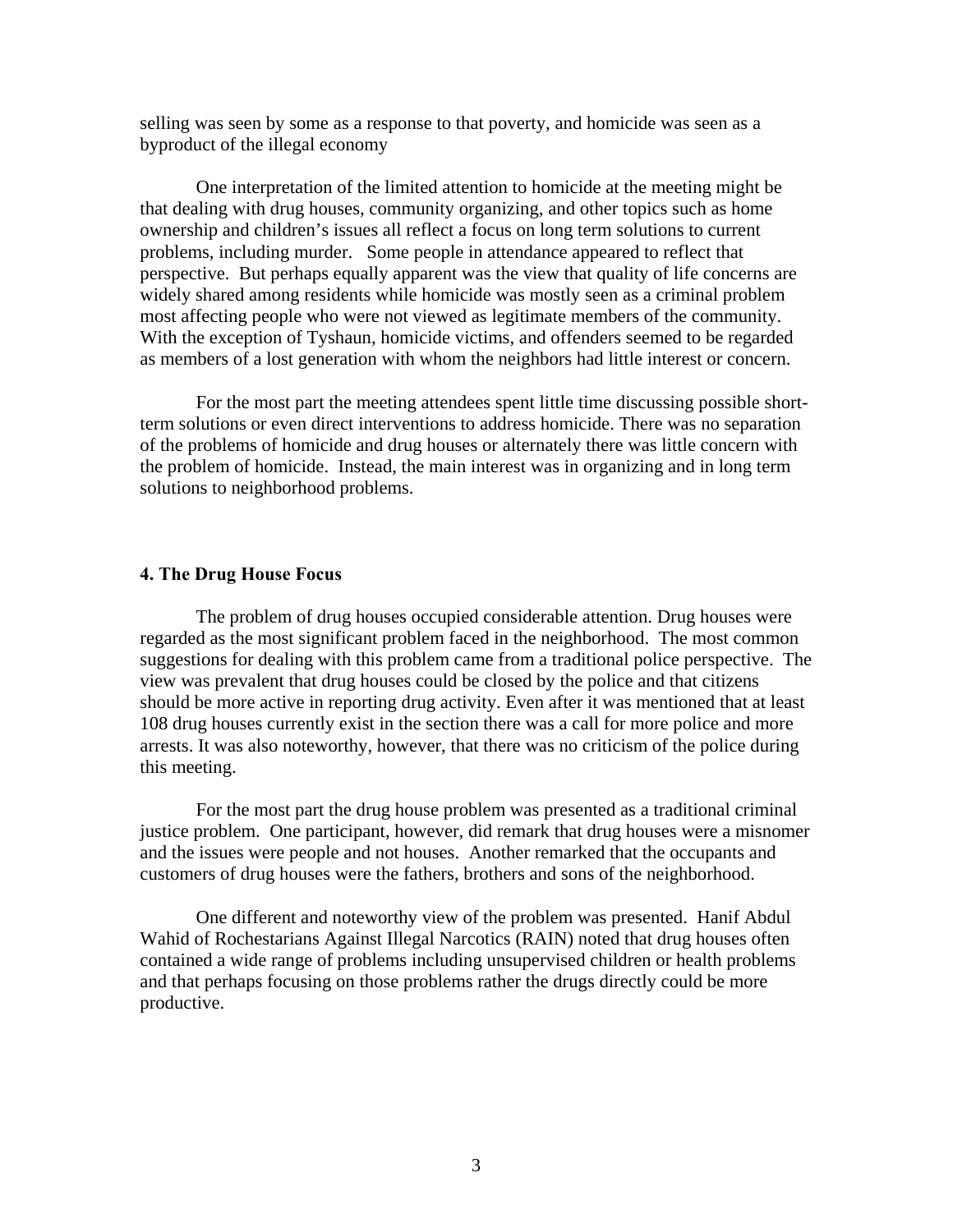# **5. Conclusions**

.

Focus groups methods can provide useful data, however, they also have their limitations. We cannot claim that our group was representative of the Maple section, but the group was large and diverse and composed of people who made a deliberate decision to participate. While recognizing the limitation of the process the following tentative conclusions seem warranted.

- 1. A sense of frustration (but not hopelessness) with quality of life issues was clear throughout the meeting. The frustration, however, was not with the police, but rather with the lack of effective neighborhood responses to problems.
- 2. These was a strong sense of the neighborhood being in transition and there was shared belief that "legitimate" residents need to do a better job in managing the neighborhood.
- 3. There is significant interest in community organization in this neighborhood. These efforts do not appear to be directly linked to violence but rather they discuss recent violence as a rallying point.
- 4. The first task in organizing may be to deal with the exiting fragmentation of organizations and the perception of parochial interests.
- 5. Most community organizing efforts appear to be geared at long range solutions to unspecified problems. These efforts might benefit form greater specificity of goals.
- 6. The one clearly specified effort to address crime and violence was the PACTAC effort discussed by Councilman Stevenson. Few others picked up on this discussion, however, and support for further organizational efforts with PACTAC would seem beneficial.
- 7. There was little interest in understanding or addressing homicide as an independent problem. Homicide was not widely recognized as an urgent or critical problem. There seemed to be limited resources in the neighborhood for addressing homicide in that manner.
- 8. There was great concern over drug houses. This was described as the primary source of quality of life problems. The problem was generally defined in antagonistic terms in which there was only begrudging recognition that those involved with drug houses also had some other ties to the community. The favored approach seemed to be for a police and criminal justice response. There was limited discussion of alternatives to the law enforcement approach.
- 9. There appear to be a variety of individuals who are resourceful in pursing organizing which may offer a means to impact crime and violence. Key among